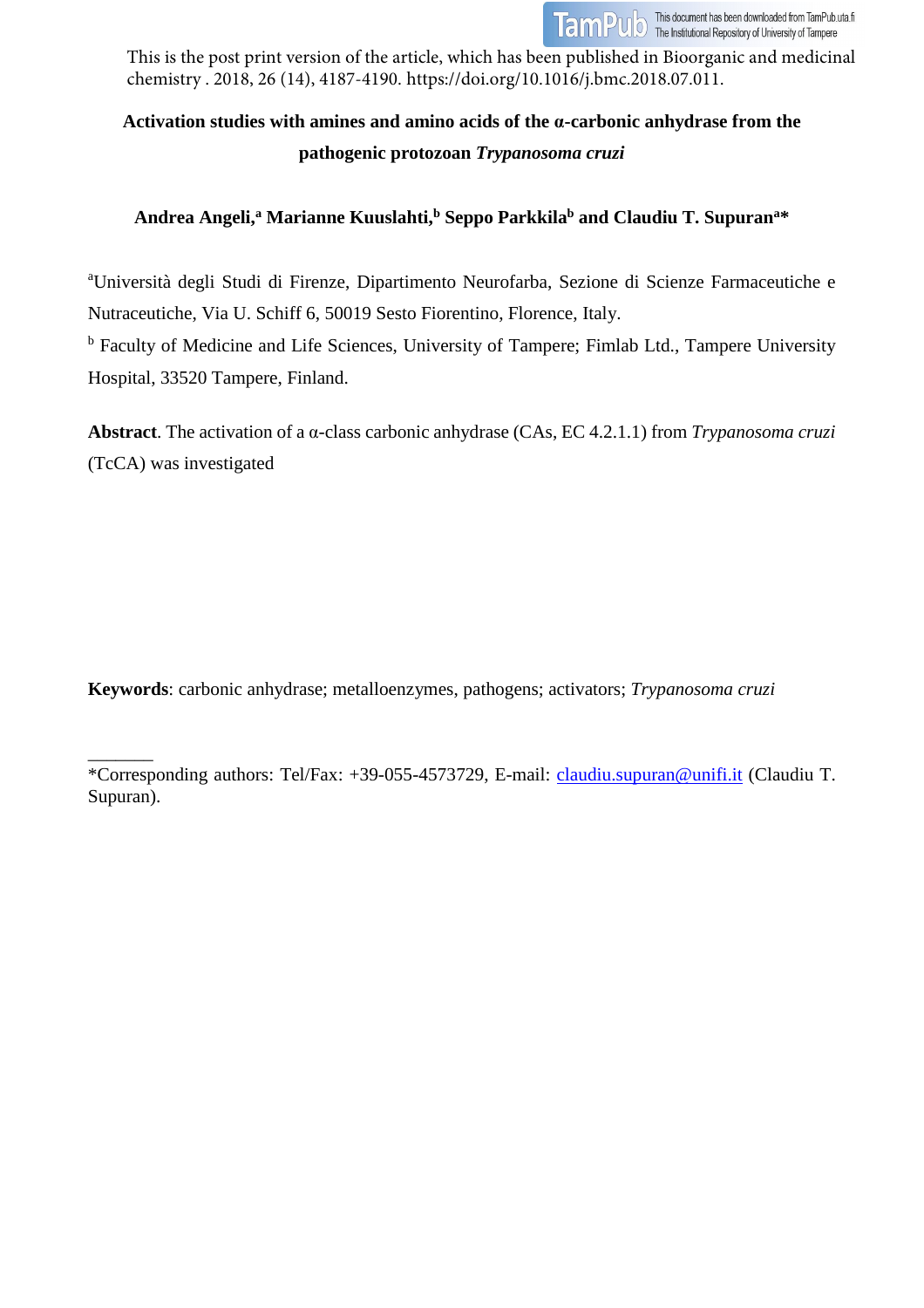#### **1. Introduction**

Protozoan carbonic anhydrases (CAs, EC 4.2.1.1) such as those from *Trypanosoma cruzi*, <sup>1-3</sup> *Leishmania donovani chagasi*, 1,4,5 and *Plasmodium falciparum*, 4,6 started to be investigated in recent years as potential drug targets for finding agents enzymes that interfere with the growth and proliferation of the parasites which provoke widespread diseases all over the world. 2-11 *T. cruzi* encodes for an  $\alpha$ -class <sup>7,8</sup> CA (TcCA), which has recently been cloned, characterized and investigated for its inhibition, being shown to be a promising new target in the fight against Chagas disease, provoked after infection with this protozoan species.<sup>1-3</sup> Indeed, both sulfonamide, thiol or hydroxamate CA inhibitors (CAIs)7-9 were shown to effectively inhibit *in vitro* this enzyme, and in some cases, also to interfere with the growth of some forms of the parasite in vivo, which may lead to the discovery of potential drugs devoid of the drug resistance problems encountered by the few clinically used compounds available so far for the treatment of Chagas disease. $1-3$ 

However, in contrast to the CAIs, which were extensively investigated for their interaction with various protozoan CAs. Such as those from the malaria parasite, *Leishmania* spp., and *T cruzi*, <sup>1</sup> the CA activators  $(CAAs)^{10-12}$  have been much less investigated at the present time. For the mammalian CA isoforms, also belonging to the  $\alpha$ -CA genetic family, <sup>13-16</sup> similar to TcCA, it has been shown that such compounds participate to the CA catalytic cycle, which is shown schematically in Equations 1 and 2 (where 'E' denotes enzyme):

$$
H_2O
$$
  
\n
$$
EZn^{2+} - OH^- + CO_2 \Leftrightarrow EZn^{2+} - HCO_3^- \Leftrightarrow EZn^{2+} - OH_2 + HCO_3^- \quad (1)
$$
  
\n
$$
EZn^{2+} - OH_2 \Leftrightarrow EZn^{2+} - OH^- + H^+ \quad (2)
$$

The first step (Equation 1) involves a nucleophilic attack of a zinc-bound hydroxide species of the enzyme on the  $CO<sub>2</sub>$  substrate, that is bound in a hydrophobic pocket nearby. in an optimal orientation for the hydration reaction to bicarbonate. 11,16 Bicarbonate formed in the hydration reaction is then replaced by an incoming water molecule to generate the catalytically acidic form of the enzyme,  $EZn^{2+}$  OH<sub>2</sub> (Equation 1), whereas bicarbonate is released into the solution. For the regeneration of the zinc hydroxide species, a proton transfer reaction occurs from the Zn(II)-bound water molecule to the external reaction medium (Equation 2), which is the rate-determining step of the entire catalytic cycle. $^{10}$ 

$$
EZn^{2+} \longrightarrow OH_2 + A \Leftrightarrow [EZn^{2+} \longrightarrow OH_2 - A] \Leftrightarrow [EZn^{2+} \longrightarrow OH - AH^+] \Leftrightarrow EZn^{2+} \longrightarrow OH^- + AH^+ \quad (3)
$$

# enzyme - activator complexes

In the presence of activators (A in Equation 3), formation of enzyme-activator complexes occurs, in which the proton transfer step becomes intramolecular and thus, more efficient than the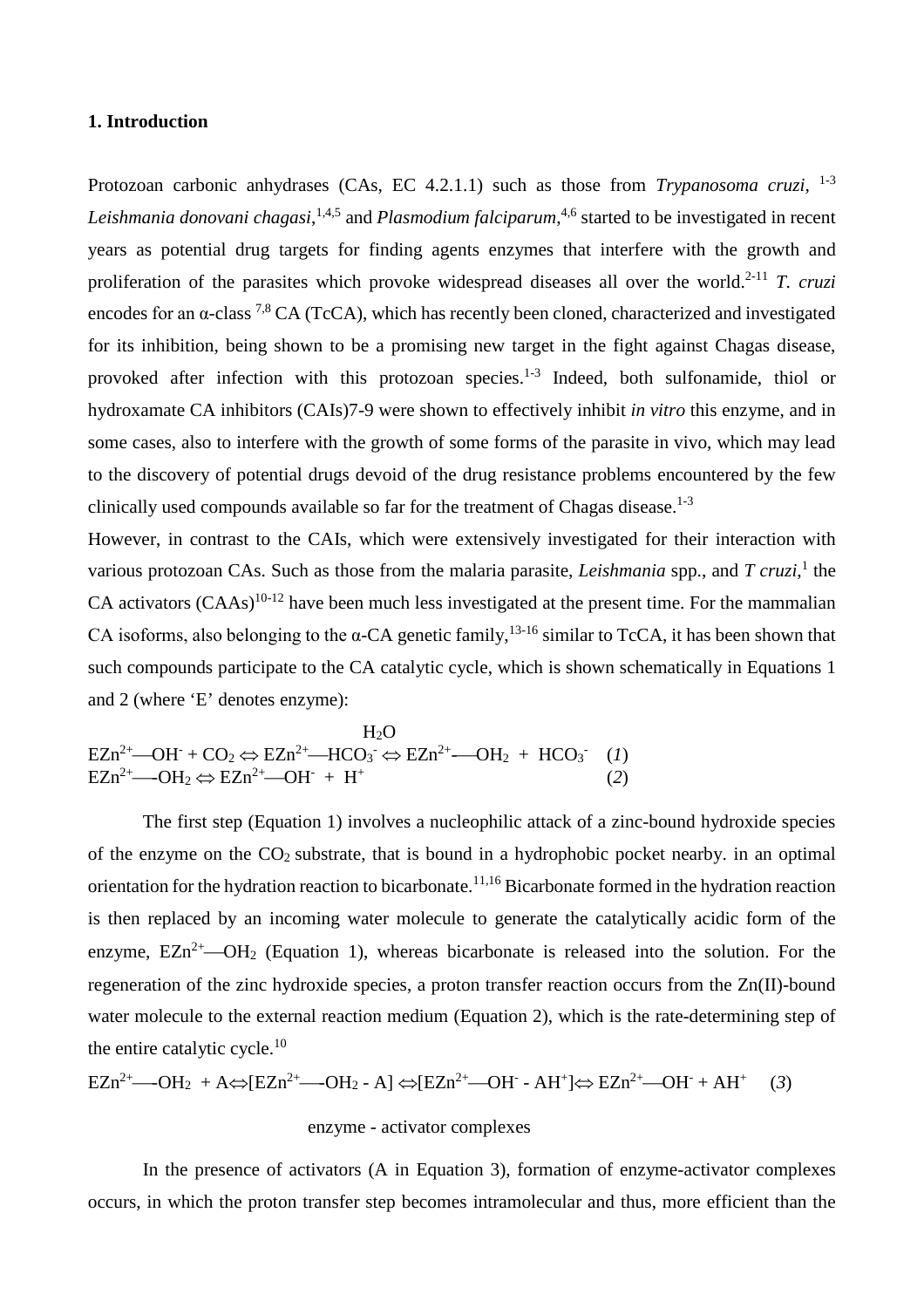corresponding intermolecular process shown schematically in Eq.  $2.^{10,16}$  The CA activation mechanism was demonstrated by extensive kinetic and X-ray crystallographic studies on the human isoforms hCA I and II.<sup>10-16</sup> Based on such studies it has been shown that the activator was bound at the entrance to the active site cavity, region from which it can interfere with the proton transfer reactions between the active site and the reaction medium. In fact, most of the activators studies so far belong to the amino and/or amino acid derivatives, and possess moieties with an appropriate p*K*<sup>a</sup> (generally in the range of 6-8) for an efficient proton shuttling processes between the active site and the environment.<sup>10-17</sup>

CAAs were only recently shown to possess the potential of acting as pharmacological agents for the therapy of memory disorder and cognition impairment.<sup>16</sup> However, unlike CAIs, which are clinically used as diuretics,<sup>18</sup> antiglaucoma drugs,<sup>19</sup> antiobesity,<sup>20</sup> antitumor,<sup>21</sup> anti-neuropathic pain,<sup>22</sup> or anti-arthritis agents,<sup>23</sup> there are no clinically approved CAAs. The natural and non-natural amino acids and amines of type **1-24** are among the most investigated CAAs, and they were also evaluated in the present study for their interaction with the protozoan enzyme TcCA (Fig. 1).

### **2. Experimental**

**2.1. Chemistry**. Amino acids and amines **1-24** were commercially available, highest purity reagents from Sigma-Aldrich, Milan, Italy. TcCA was a recombinant protein produced as reported earlier by our group.<sup>2</sup>

#### **2.2. CA enzyme activation assay**

An Sx.18Mv-R Applied Photophysics (Oxford, UK) stopped-flow instrument has been used to assay the catalytic activity of various CA isozymes for  $CO<sub>2</sub>$  hydration reaction.17 Phenol red (at a concentration of 0.2 mM) was used as indicator, working at the absorbance maximum of 557 nm, with 10 mM Hepes (pH 7.5) as buffer, 0.1 M  $Na<sub>2</sub>SO<sub>4</sub>$  (for maintaining constant ionic strength), following the CA-catalyzed CO<sub>2</sub> hydration reaction for a period of 10 s at 25 °C. The CO<sub>2</sub> concentrations ranged from 1.7 to 17 mM for the determination of the kinetic parameters and activation constants. For each activator at least six traces of the initial 5-10% of the reaction have been used for determining the initial velocity. The uncatalyzed rates were determined in the same manner and subtracted from the total observed rates. Stock solutions of activators (10 mM) were prepared in distilled-deionized water and dilutions up to 1 nM were done thereafter with the assay buffer. Activator and enzyme solutions were pre-incubated together for 15 min (standard assay at room temperature) prior to assay, in order to allow for the formation of the E–A complex. The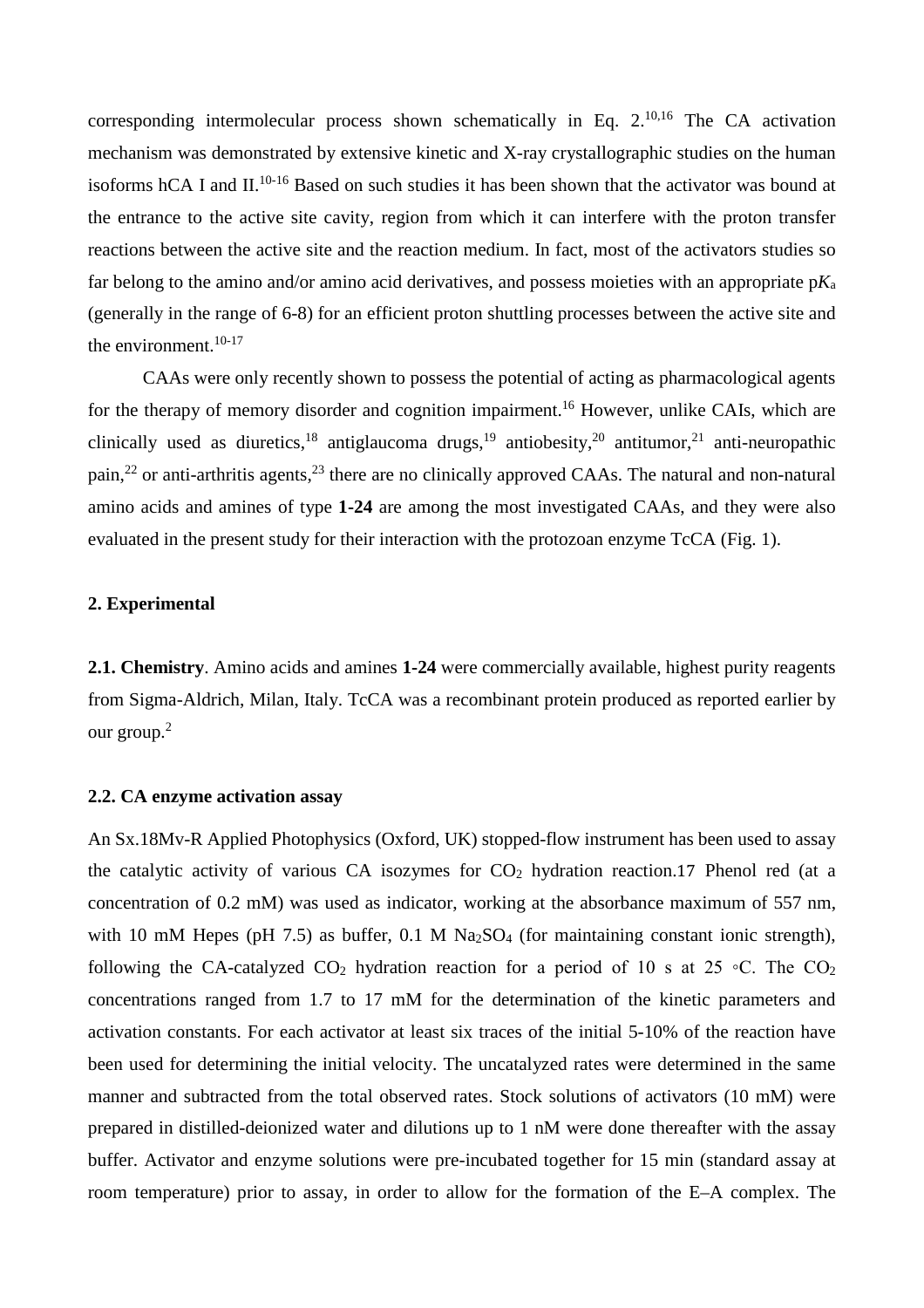activation constant  $(K_A)$ , defined similarly with the inhibition constant  $K_I$ , can be obtained by considering the classical Michaelis–Menten equation (equation 4), which has been fitted by nonlinear least squares by using PRISM 3:

$$
v = v_{max}/\{1 + (K_M/[S])(1 + [A]_f/K_A)\}\
$$
 (4)

where  $[A]_f$  is the free concentration of activator.

Working at substrate concentrations considerably lower than  $K_M([S], and considering that$ [A]<sub>f</sub> can be represented in the form of the total concentration of the enzyme ([E]<sub>t</sub>)and activator ([A]<sub>t</sub>), the obtained competitive steady-state equation for determining the activation constant is given by equation 5:

$$
v = v_0.K_A / \{K_A + ([A]_t - 0.5\{([A]_t + [E]_t + K_A) - ([A]_t + [E]_t + K_A)^2 - 4[A]_t [E]_t\}^{1/2}\}\
$$
 (5)

where  $v_0$  represents the initial velocity of the enzyme-catalyzed reaction in the absence of activator. 10,24,25

#### **3. Results and Discussion**

Table 1: Activation of human carbonic anhydrase (hCA) isozymes I, II, and TcCA with L-Trp, at 25 $\degree$ C, for the CO<sub>2</sub> hydration reaction.<sup>17</sup>

| Isozyme             | $k_{cat}$ *       | $\mathrm{K}_\mathrm{M}{}^*$ | $(k_{cat})_{L-Trp}$ ** | $K_A^{***}(\mu M)$ |
|---------------------|-------------------|-----------------------------|------------------------|--------------------|
|                     | $(s^{-1})$        | (mM)                        | $(s^{-1})$             | L-Trp              |
| $hCAI^a$            | $2.0x10^5$        | 4.0                         | $3.4x10^5$             | 44.0               |
| hCA II <sup>a</sup> | $1.4x10^6$        | 9.3                         | $4.9x10^6$             | 27.0               |
| $TcCA^b$            | $1.2\times10^{6}$ | 8.1                         | $7.8\times10^{6}$      | 2.54               |
|                     |                   |                             |                        |                    |

\* Observed catalytic rate without activator. K<sub>M</sub> values in the presence and the absence of activators were the same for the various CAs (data not shown).

\_\_\_\_\_\_\_\_\_\_\_\_\_\_\_\_\_\_\_\_\_\_\_\_\_\_\_\_\_\_\_\_\_\_\_\_\_\_\_\_\_\_\_\_\_\_\_\_\_\_\_\_\_\_\_\_\_\_\_\_\_\_\_\_\_\_\_\_\_\_\_\_\_\_\_\_\_\_\_

\*\* Observed catalytic rate in the presence of 10  $\mu$ M activator.

\*\*\* The activation constant (KA) for each enzyme was obtained by fitting the observed catalytic enhancements as a function of the activator concentration.<sup>13</sup> Mean from at least three determinations by a stopped-flow,  $CO_2$  hydrase method.<sup>30</sup> Standard errors were in the range of 5-10 % of the reported values (data not shown).

<sup>a</sup>Human recombinant isozymes, from ref.<sup>13</sup>; <sup>b</sup> Protozoan recombinant enzyme, this work.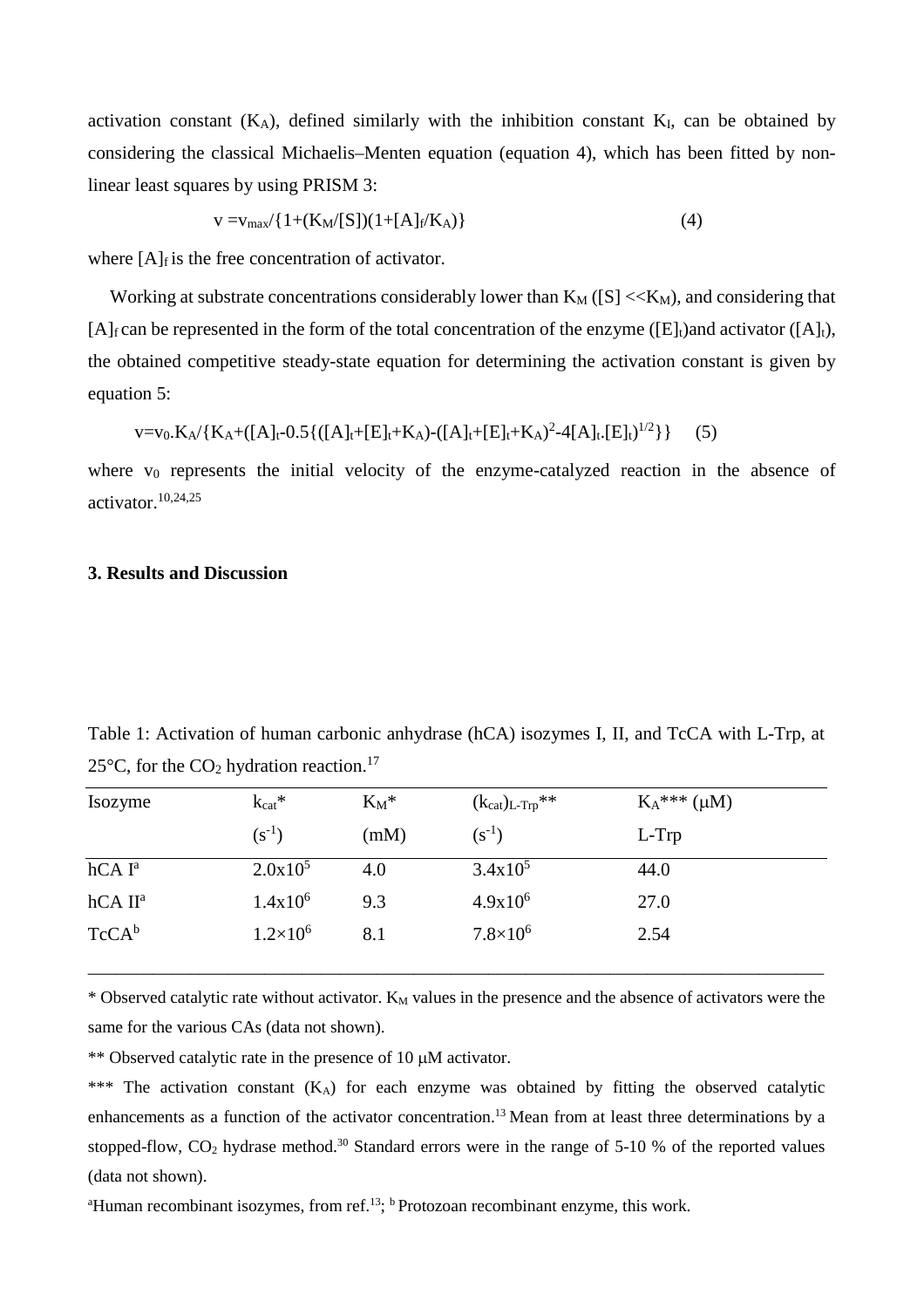The structure-activity relationship (SAR) for the activation of TcCA with compounds **1-24**, can be delineated considering the data shown in Table 2, where the activation data of the human isoforms hCA I and II are also presented for comparison.



Fig. 1: Amino acids **1-24** investigated as TcCA activators.

Table 2: Activation constants of hCA I, hCA II and the protozoan enzyme TcCA with amino acids and amines **1 – 24**. Data for hCA I and II are from ref.16

|  | No. Compound | $K_A (\mu M)^*$ |
|--|--------------|-----------------|
|--|--------------|-----------------|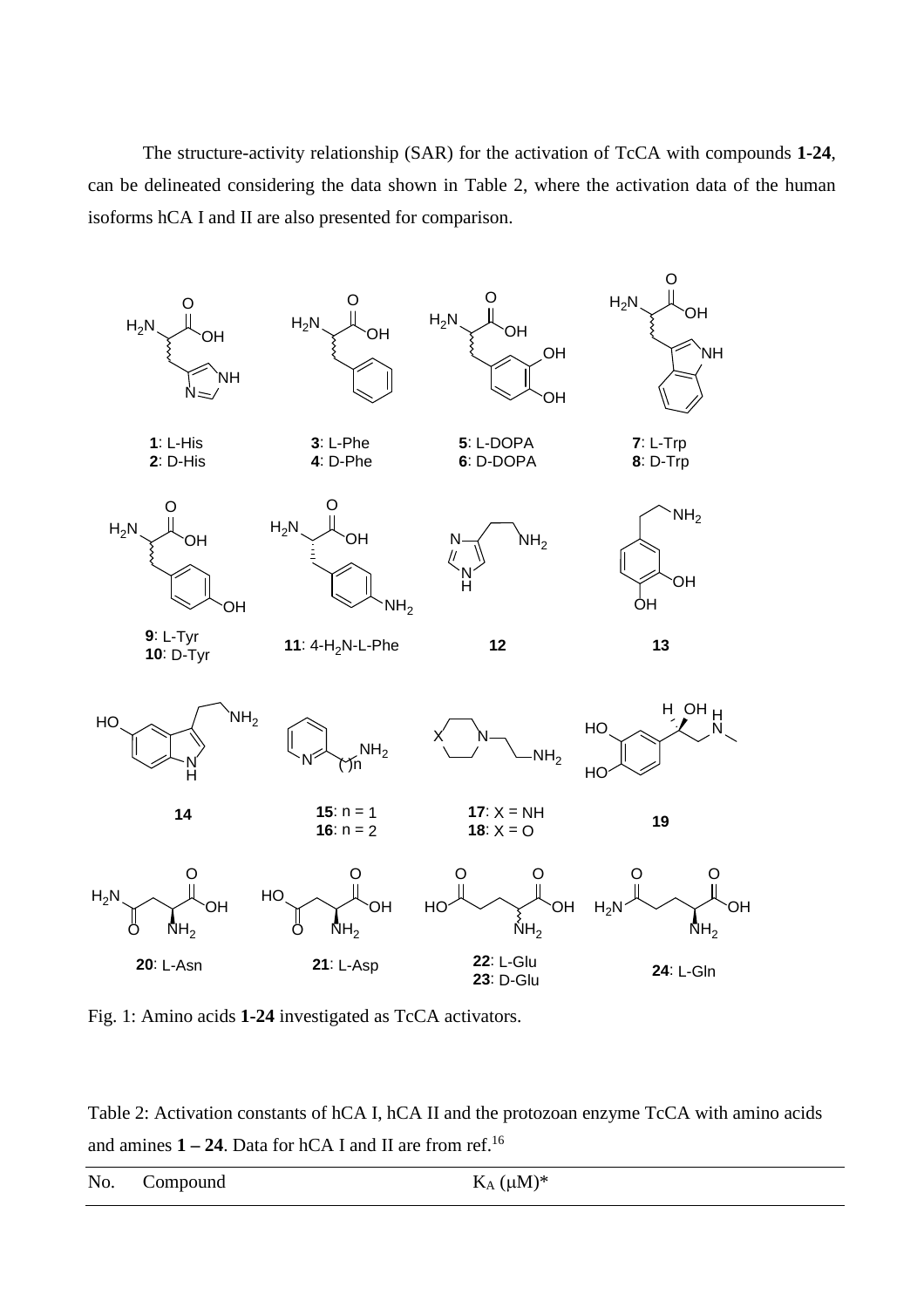|                         |                                  | $hCAI^a$ | hCA II <sup>a</sup> | $LdcCA^b$ | TcCA <sup>c</sup> |
|-------------------------|----------------------------------|----------|---------------------|-----------|-------------------|
| $\overline{1}$          | L-His                            | 0.03     | 10.9                | 8.21      | 11.3              |
| $\boldsymbol{2}$        | D-His                            | 0.09     | 43                  | 4.13      | 7.54              |
| $\mathbf{3}$            | L-Phe                            | 0.07     | 0.013               | 9.16      | 12.1              |
| $\overline{\mathbf{4}}$ | D-Phe                            | 86       | 0.035               | 3.95      | 6.39              |
| 5                       | L-DOPA                           | 3.1      | 11.4                | 1.64      | 0.83              |
| 6                       | D-DOPA                           | 4.9      | 7.8                 | 5.47      | 0.38              |
| $\overline{7}$          | L-Trp                            | 44       | 27                  | 4.02      | 2.54              |
| 8                       | D-Trp                            | 41       | 12                  | 6.18      | 1.79              |
| $\boldsymbol{9}$        | L-Tyr                            | 0.02     | 0.011               | 8.05      | 4.92              |
| 10                      | D-Tyr                            | 0.04     | 0.013               | 1.27      | 2.80              |
| 11                      | $4-H2N-L-Phe$                    | 0.24     | 0.15                | 15.9      | 0.75              |
| 12                      | Histamine                        | 2.1      | 125                 | 0.74      | 2.73              |
| 13                      | Dopamine                         | 13.5     | 9.2                 | 0.81      | $>100$            |
| 14                      | Serotonin                        | 45       | 50                  | 0.62      | 1.98              |
| 15                      | 2-Pyridyl-methylamine            | 26       | 34                  | 0.23      | >100              |
| 16                      | 2-(2-Aminoethyl)pyridine         | 13       | 15                  | 0.012     | >100              |
| 17                      | 1-(2-Aminoethyl)-piperazine 7.4  |          | 2.3                 | 0.009     | >100              |
| 18                      | 4-(2-Aminoethyl)-morpholine 0.14 |          | 0.19                | 0.94      | 6.95              |
| 19                      | L-Adrenaline                     | 0.09     | 96                  | 4.89      | $>100$            |
| 20                      | L-Asn                            | 11.3     | $>100$              | 4.76      | >100              |
| 21                      | L-Asp                            | 5.20     | $>100$              | 0.30      | 18.7              |
| 22                      | L-Glu                            | 6.43     | >100                | 12.9      | >100              |
| 23                      | $D$ -Glu                         | 10.7     | $>100$              | 0.082     | >100              |
| 24                      | $L$ -Gln                         | >100     | $>50$               | 2.51      | 2.85              |

\* Mean from three determinations by a stopped-flow, CO<sub>2</sub> hydrase method.<sup>17</sup> Standard errors were in the range of 5-10 % of the reported values (data not shown).

<sup>a</sup> Human recombinant isozymes, stopped flow  $CO<sub>2</sub>$  hydrase assay method;<sup>16b</sup>

<sup>b</sup> Protozoan recombinant enzyme, from ref.<sup>25b</sup>

c This work.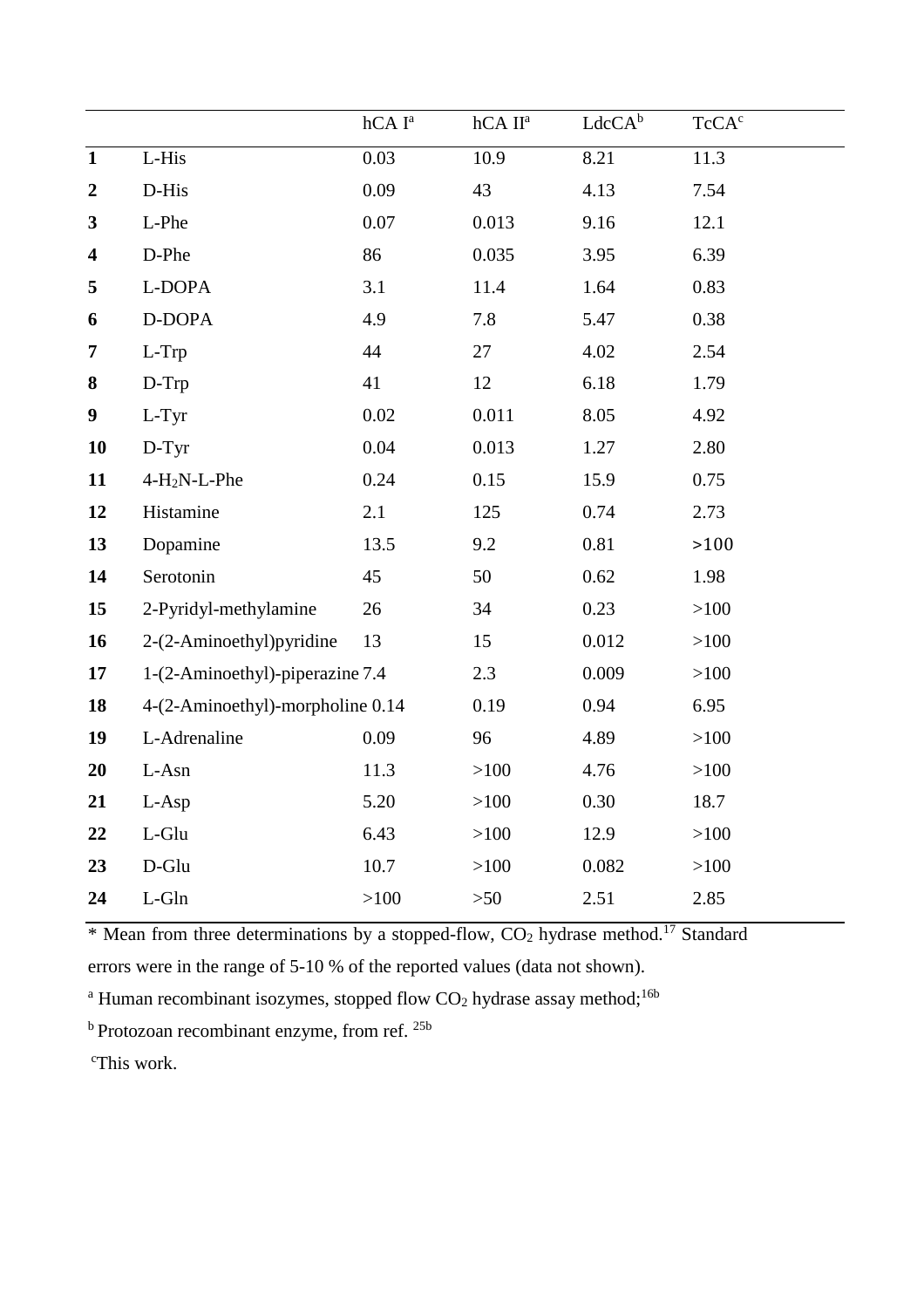and of 13-15 µM for the human CAs. Thus, this compound may be used as a pharmacologic tool to explore the role that LdcCA might play in the life cycle of this protozoan and whether CA activation is important for the infection or host colonization by *Leishmania*, in diverse phases of the pathogen's life cycle.

## **4. Conclusions**

The first activation study of a protozoan

Because activators have not been identified for protozoan CAs, this study should be important for understanding the role that this enzyme has in the life cycle of *Leishmania*, particularly considering the fact that many of the activators identified are autacoids present in rather high concentrations in different tissues of the host mammals that are infected by these parasites.

**Acknowledgments**. This research was financed in part by the Academy of Finland and Sigrid Juselius Foundation.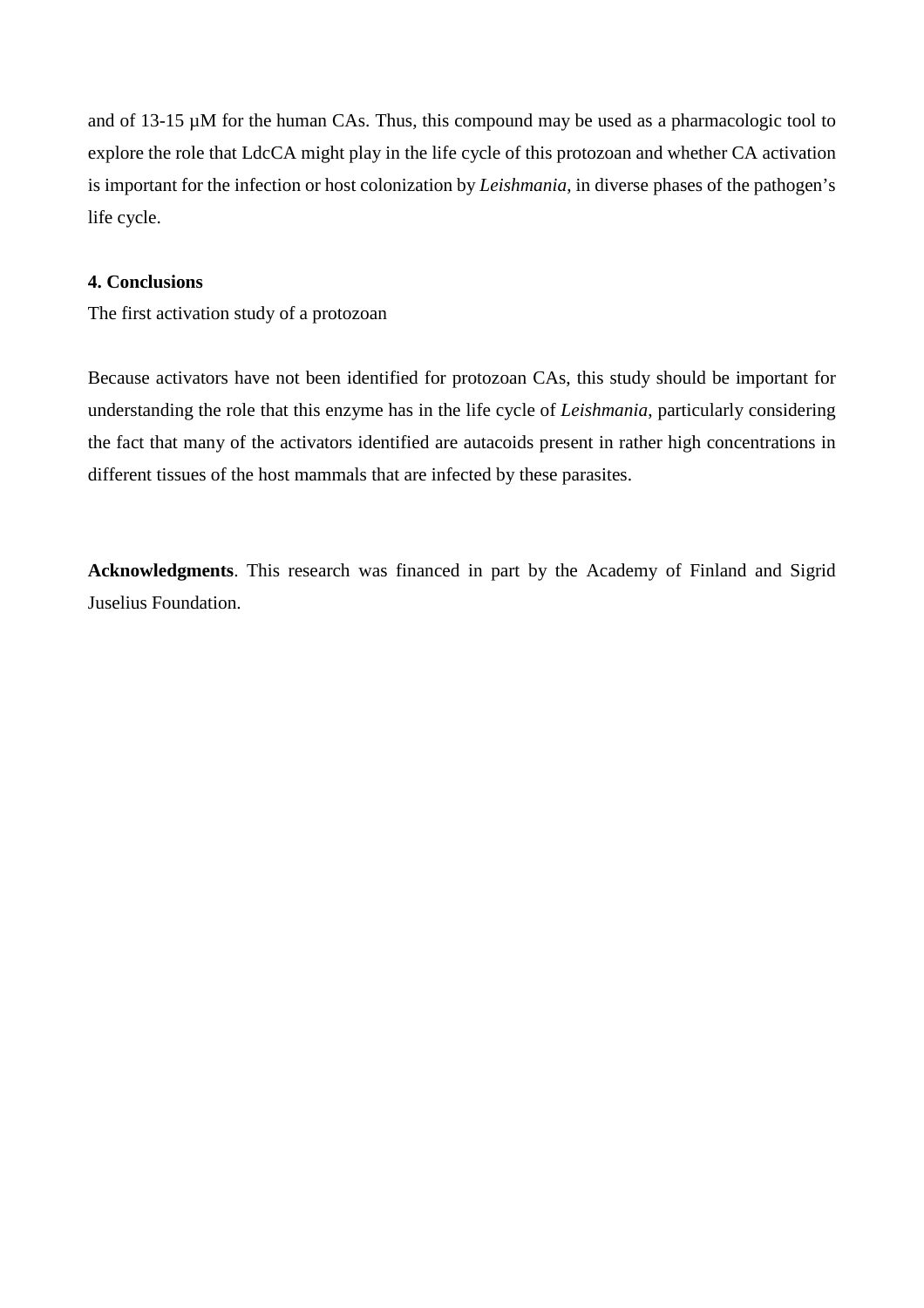#### **References**

1. a) Vermelho AB, Capaci GR, Rodrigues IA, Cardoso VS, Mazotto AM, Supuran CT. Carbonic anhydrases from Trypanosoma and Leishmania as anti-protozoan drug targets. Bioorg Med Chem. 2017; 25: 1543-1555; b) Supuran CT. Inhibition of carbonic anhydrase from *Trypanosoma cruzi* for the management of Chagas disease: an underexplored therapeutic opportunity. Future Med Chem. 2016; 8: 311-324.

2. Pan P, Vermelho AB, Capaci Rodrigues G, Scozzafava A, Tolvanen ME, Parkkila S, Capasso C, Supuran CT. Cloning, characterization, and sulfonamide and thiol inhibition studies of an α-carbonic anhydrase from *Trypanosoma cruzi*, the causative agent of Chagas disease. J Med Chem. 2013; 56: 1761-1771.

3. a) Vermelho AB, da Silva Cardoso V, Ricci Junior E, Dos Santos EP, Supuran CT. Nanoemulsions of sulfonamide carbonic anhydrase inhibitors strongly inhibit the growth of *Trypanosoma cruzi*. J Enzyme Inhib Med Chem. 2018; 33: 139-146; b) de Menezes Dda R, Calvet CM, Rodrigues GC, de Souza Pereira MC, Almeida IR, de Aguiar AP, Supuran CT, Vermelho AB. Hydroxamic acid derivatives: a promising scaffold for rational compound optimization in Chagas disease. J Enzyme Inhib Med Chem. 2016; 31: 964-973.

4. a) Capasso C, Supuran CT. Bacterial, fungal and protozoan carbonic anhydrases as drug targets. Expert Opin Ther Targets. 2015; 19: 1689-1704; b) D Ambrosio K, Supuran CT, De Simone G. Are Carbonic Anhydrases Suitable Targets to Fight Protozoan Parasitic Diseases? Curr Med Chem. 2018; doi: 10.2174/0929867325666180326160121 (in press).

5. a) Syrjänen L, Vermelho AB, Rodrigues Ide A, Corte-Real S, Salonen T, Pan P, Vullo D, Parkkila S, Capasso C, Supuran CT. Cloning, characterization, and inhibition studies of a β-carbonic anhydrase from *Leishmania donovani chagasi*, the protozoan parasite responsible for leishmaniasis. J Med Chem. 2013; 56: 7372-7381; b) Nocentini A, Cadoni R, Dumy P, Supuran CT, Winum JY. Carbonic anhydrases from Trypanosoma cruzi and Leishmania donovani chagasi are inhibited by benzoxaboroles. J Enzyme Inhib Med Chem. 2018; 33: 286-289.

6. a) Del Prete S, Vullo D, Fisher GM, Andrews KT, Poulsen SA, Capasso C, Supuran CT. Discovery of a new family of carbonic anhydrases in the malaria pathogen Plasmodium falciparum--the ηcarbonic anhydrases. Bioorg Med Chem Lett. 2014; 24: 4389-4396; b) Supuran CT, Capasso C. The η-class carbonic anhydrases as drug targets for antimalarial agents. Expert Opin Ther Targets. 2015; 19: 551-563; c) Vullo D, Del Prete S, Fisher GM, Andrews KT, Poulsen SA, Capasso C, Supuran CT. Sulfonamide inhibition studies of the η-class carbonic anhydrase from the malaria pathogen *Plasmodium falciparum*. Bioorg Med Chem. 2015; 23: 526-531; d) De Simone G, Di Fiore A,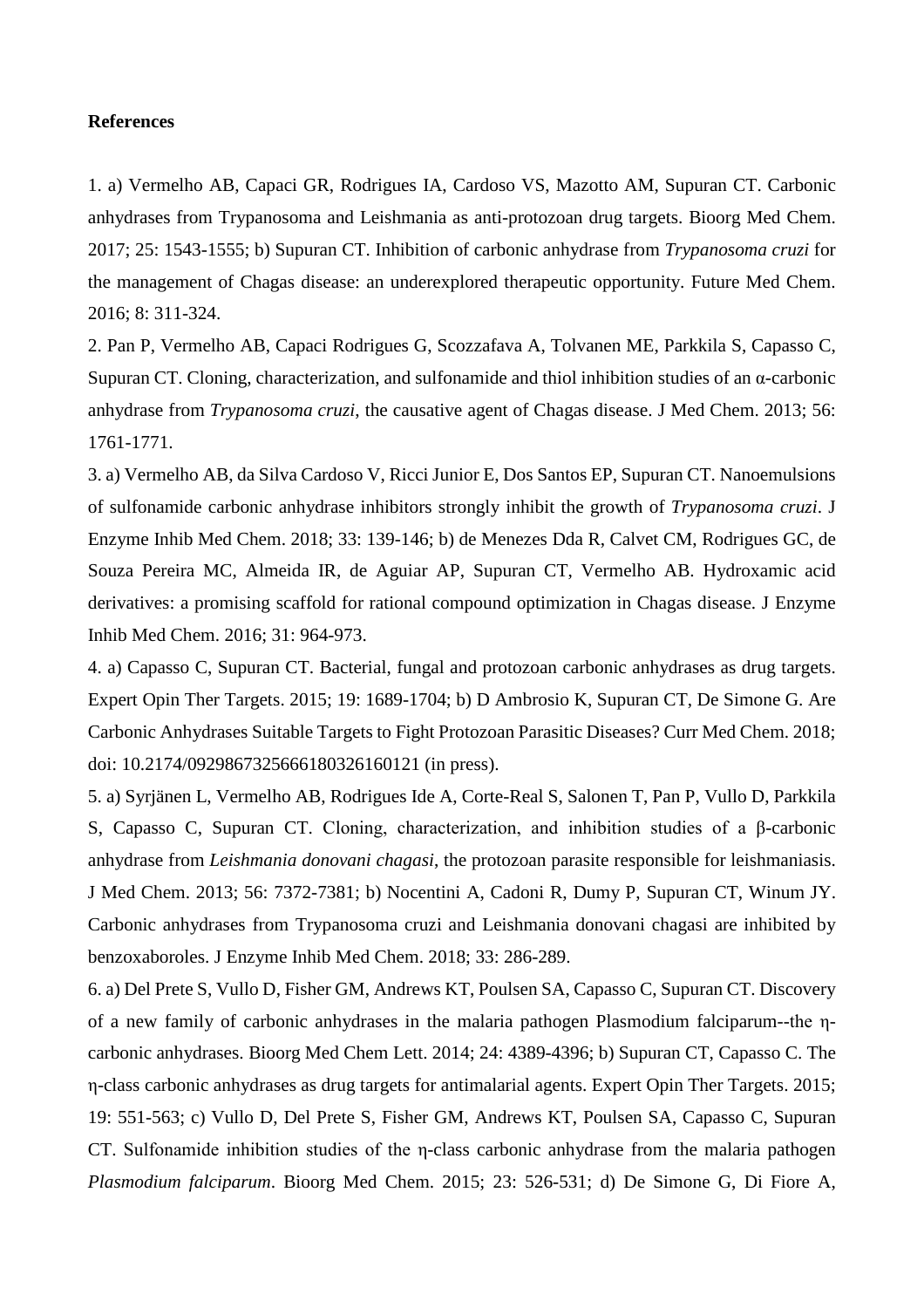Capasso C, Supuran CT. The zinc coordination pattern in the η-carbonic anhydrase from Plasmodium falciparum is different from all other carbonic anhydrase genetic families. Bioorg Med Chem Lett. 2015; 25: 1385-1389; e) Del Prete S, De Luca V, De Simone G, Supuran CT, Capasso C. Cloning, expression and purification of the complete domain of the η-carbonic anhydrase from *Plasmodium falciparum*. J Enzyme Inhib Med Chem. 2016; 31(sup4): 54-59.

7. a) Supuran CT. Structure and function of carbonic anhydrases. Biochem J. 2016; 473: 2023-32; b) Supuran CT. Carbonic anhydrases: novel therapeutic applications for inhibitors and activators. Nat Rev Drug Discov 2008; 7:168-81; c) Neri D, Supuran CT. Interfering with pH regulation in tumours as a therapeutic strategy. Nat. Rev. Drug Discov. 2011, 10, 767–777.

8. a) Supuran CT. Carbonic anhydrases: from biomedical applications of the inhibitors and activators to biotechnological use for  $CO<sub>2</sub>$  capture. J Enzyme Inhib Med Chem 2013; 28:229-30; b) Supuran CT. How many carbonic anhydrase inhibition mechanisms exist? J Enzyme Inhib Med Chem 2016; 31:345-60; c) Alterio V, Di Fiore A, D'Ambrosio K, Supuran CT, De Simone, G. Multiple binding modes of inhibitors to carbonic anhydrases: how to design specific drugs targeting 15 different isoforms? Chem Rev 2012; 112:4421-4468; d) Abbate F, Winum JY, Potter BV, Casini A, Montero JL, Scozzafava A, Supuran CT. Carbonic anhydrase inhibitors: X-ray crystallographic structure of the adduct of human isozyme II with EMATE, a dual inhibitor of carbonic anhydrases and steroid sulfatase. Bioorg Med Chem Lett. 2004; 14: 231-234; e) Capasso C, Supuran CT. An overview of the alpha-, beta-and gamma-carbonic anhydrases from Bacteria: can bacterial carbonic anhydrases shed new light on evolution of bacteria? J Enzyme Inhib Med Chem. 2015; 30: 325-332.

9. a) Supuran CT. Advances in structure-based drug discovery of carbonic anhydrase inhibitors. Expert Opin Drug Discov. 2017; 12: 61-88; b) Supuran CT, Vullo D, Manole G, Casini A, Scozzafava A. Designing of novel carbonic anhydrase inhibitors and activators. Curr Med Chem Cardiovasc Hematol Agents. 2004; 2: 49-68.

10. a) Briganti F, Mangani S, Orioli P, Scozzafava A, Vernaglione G, Supuran CT. Carbonic anhydrase activators: X-ray crystallographic and spectroscopic investigations for the interaction of isozymes I and II with histamine. Biochemistry 1997;36:10384-92; b) Clare B.W., Supuran C.T., Carbonic anhydrase activators. 3: structure-activity correlations for a series of isozyme II activators. J Pharm Sci 1994;83:768-773; c) Ilies M, Scozzafava A, Supuran CT. Carbonic anhydrase activators, in: Supuran CT, Scozzafava A, Conway J (Eds.) Carbonic Anhydrase - Its inhibitors and activators, CRC Press, Boca Raton, 2004, pp. 317-52; d) Akocak S, Lolak N, Vullo D, Durgun M, Supuran CT. Synthesis and biological evaluation of histamine Schiff bases as carbonic anhydrase I, II, IV, VII, and IX activators. J Enzyme Inhib Med Chem. 2017; 32: 1305-1312; e) Licsandru E, Tanc M, Kocsis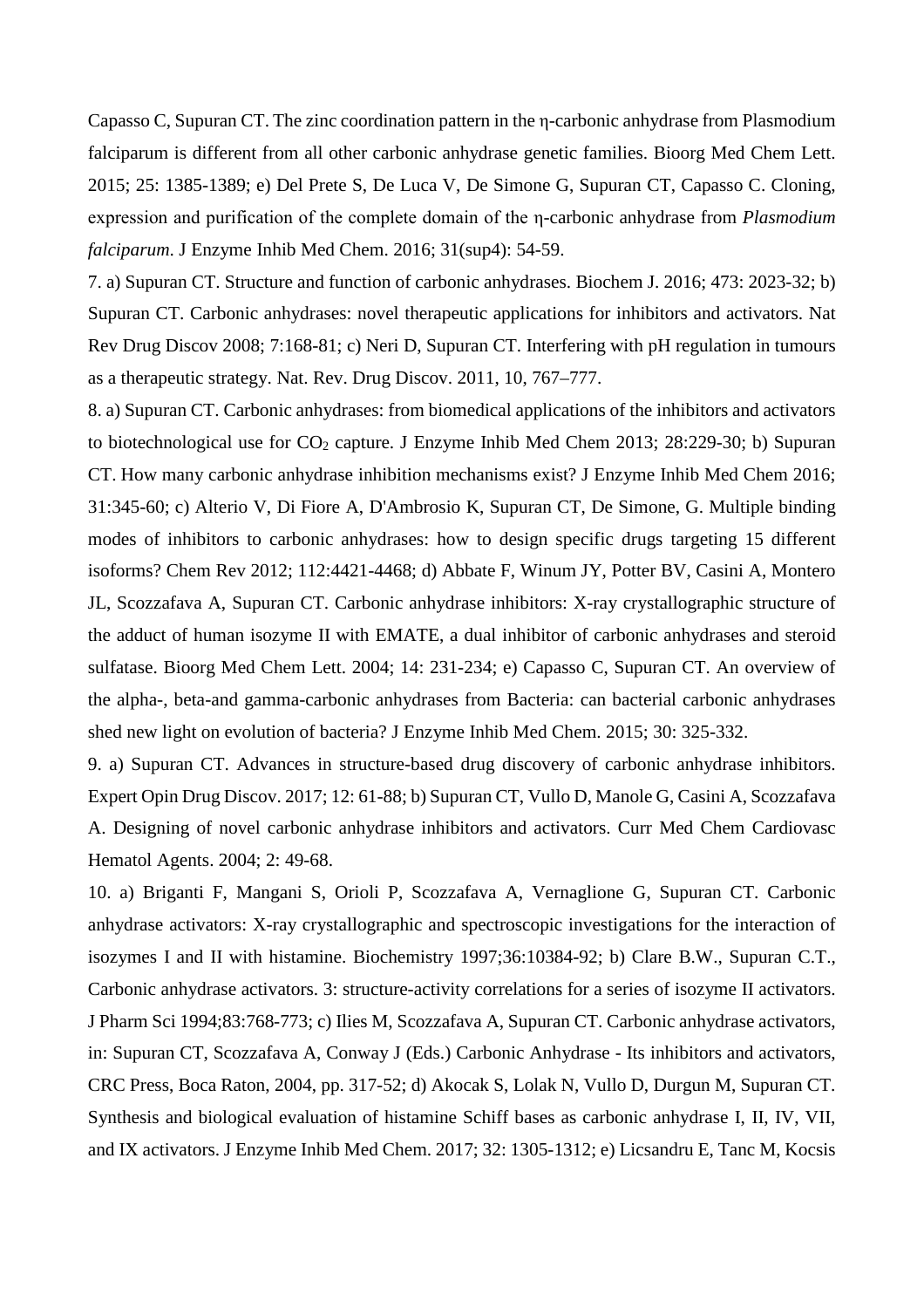I, Barboiu M, Supuran CT. A class of carbonic anhydrase I - selective activators. J Enzyme Inhib Med Chem. 2017; 32: 37-46.

11. a) Temperini C, Scozzafava A, Supuran CT. Carbonic anhydrase activation and the drug design. Curr Pharm Des. 2008; 14: 708-715; b) Temperini C, Scozzafava A, Vullo D, Supuran CT. Carbonic anhydrase activators. Activation of isozymes I, II, IV, VA, VII, and XIV with l- and d-histidine and crystallographic analysis of their adducts with isoform II: engineering proton-transfer processes within the active site of an enzyme. Chemistry. 2006; 12: 7057-7066; c) Temperini C, Scozzafava A, Vullo D, Supuran CT. Carbonic anhydrase activators. Activation of isoforms I, II, IV, VA, VII, and XIV with L- and D-phenylalanine and crystallographic analysis of their adducts with isozyme II: stereospecific recognition within the active site of an enzyme and its consequences for the drug design. J Med Chem. 2006; 49: 3019-3027; d) Temperini C, Innocenti A, Scozzafava A, Supuran CT. Carbonic anhydrase activators: kinetic and X-ray crystallographic study for the interaction of D- and L-tryptophan with the mammalian isoforms I-XIV. Bioorg Med Chem. 2008; 16: 8373-8378. 12. a) Temperini C, Innocenti A, Scozzafava A, Mastrolorenzo A, Supuran CT. Carbonic anhydrase activators: L-Adrenaline plugs the active site entrance of isozyme II, activating better isoforms I, IV, VA, VII, and XIV. Bioorg Med Chem Lett. 2007; 17: 628-635; b) Temperini C, Scozzafava A, Puccetti L, Supuran CT. Carbonic anhydrase activators: X-ray crystal structure of the adduct of human isozyme II with L-histidine as a platform for the design of stronger activators. Bioorg Med Chem Lett. 2005; 15: 5136-5141; c) Temperini C, Scozzafava A, Supuran CT. Carbonic anhydrase activators: the first X-ray crystallographic study of an adduct of isoform I. Bioorg Med Chem Lett. 2006; 16: 5152-5156.

13. a) Vullo D, Nishimori I, Innocenti A, Scozzafava A, Supuran CT. Carbonic anhydrase activators: an activation study of the human mitochondrial isoforms VA and VB with amino acids and amines. Bioorg Med Chem Lett. 2007; 17: 1336-1340; b) Pastorekova S, Vullo D, Nishimori I, Scozzafava A, Pastorek J, Supuran CT. Carbonic anhydrase activators: activation of the human tumor-associated isozymes IX and XII with amino acids and amines. Bioorg Med Chem. 2008; 16: 3530-3536; c) Nishimori I, Onishi S, Vullo D, Innocenti A, Scozzafava A, Supuran CT. Carbonic anhydrase activators. The first activation study of the human secretory isoform VI. Bioorg Med Chem 2007: 15: 5351 – 5357.

14. a) Parkkila S, Vullo D, Puccetti L, Parkkila AK, Scozzafava A, Supuran CT. Carbonic anhydrase activators: activation of isozyme XIII with amino acids and amines. Bioorg Med Chem Lett. 2006; 16: 3955-3959; b) Vullo D, Innocenti A, Nishimori I, Scozzafava A, Kaila K, Supuran CT. Carbonic anhydrase activators: activation of the human isoforms VII (cytosolic) and XIV (transmembrane) with amino acids and amines. Bioorg Med Chem Lett. 2007; 17: 4107-4112; c) Vullo D, Nishimori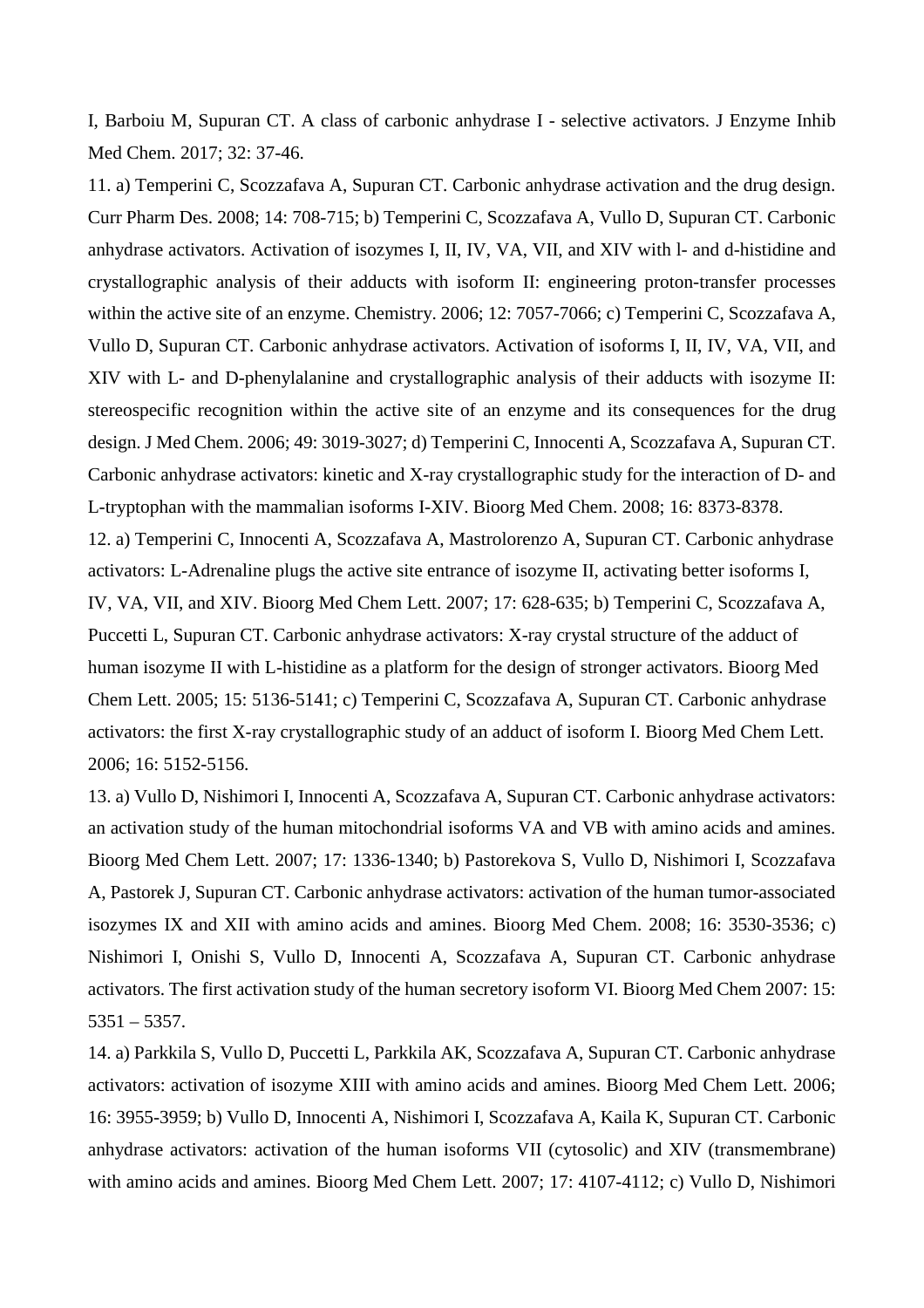I, Scozzafava A, Supuran CT. Carbonic anhydrase activators: Activation of the human cytosolic isozyme III and membrane-associated isoform IV with amino acids and amines. Bioorg Med Chem Lett. 2008; 18: 4303-4307.

15. a) Supuran CT, Barboiu M, Luca C, Pop E, Brewster ME, Dinculescu A. Carbonic anhydrase activators. Part 14. Synthesis of mono- and bis- pyridinium salt derivatives of 2-amino-5-(2 aminoethyl)- and 2-amino-5-(3-aminopropyl)-1,3,4-thiadiazole, and their interaction with isozyme II. Eur J Med Chem. 1996; 31: 597-606; b) Ilies MA, Banciu MD, Ilies M, Chiraleu F, Briganti F, Scozzafava A, Supuran CT. Carbonic anhydrase activators. Part 17. Synthesis and activation study of a series of 1-(1,2,4-triazole-(1H)-3-yl)-2,4,6-trisubstituted-pyridinium salts against isozymes I, II and IV. Eur J Med Chem. 1997; 32: 911-918; c) Ilies M, Banciu MD, Ilies MA, Scozzafava A, Caproiu MT, Supuran CT. Carbonic anhydrase activators: design of high affinity isozymes I, II, and IV activators, incorporating tri-/tetrasubstituted-pyridinium-azole moieties. J Med Chem. 2002; 45: 504-510; d) Dave K, Scozzafava A, Vullo D, Supuran CT, Ilies MA. Pyridinium derivatives of histamine are potent activators of cytosolic carbonic anhydrase isoforms I, II and VII. Org Biomol Chem. 2011; 9: 2790-2800; e) Dave K, Ilies MA, Scozzafava A, Temperini C, Vullo D, Supuran CT. An inhibitor-like binding mode of a carbonic anhydrase activator within the active site of isoform II. Bioorg Med Chem Lett. 2011; 21: 2764-2768.

16. a) Canto de Souza L, Provensi G, Vullo D, Carta F, Scozzafava A, Costa A, Schmidt SD, Passani MB, Supuran CT, Blandina P. Carbonic anhydrase activation enhances object recognition memory in mice through phosphorylation of the extracellular signal-regulated kinase in the cortex and the hippocampus. Neuropharmacology. 2017; 118: 148-156; b) Supuran CT. Carbonic anhydrase activators. Future Med Chem. 2018; 10: 561-573.

17. Khalifah R.G., The carbon dioxide hydration activity of carbonic anhydrase. I. Stop-flow kinetic studies on the native human isoenzymes B and C. J Biol Chem 1971; 246:2561-73

18. Carta F, Supuran CT. Diuretics with carbonic anhydrase inhibitory action: a patent and literature review (2005 - 2013). Expert Opin. Ther. Pat. 2013, 23, 681-691.

19. Masini E, Carta F, Scozzafava A, Supuran CT. Antiglaucoma carbonic anhydrase inhibitors: a patent review. Expert Opin. Ther. Pat. 2013, 23, 705-716.

20. a) Scozzafava A, Supuran CT, Carta F. Antiobesity carbonic anhydrase inhibitors: a literature and patent review. Expert Opin. Ther. Pat. 2013, 23, 725-735; b) Supuran CT. Carbonic Anhydrases and Metabolism. Metabolites. 2018; 8: E25.

21. a) Monti SM, Supuran CT, De Simone G. Anticancer carbonic anhydrase inhibitors: a patent review (2008 - 2013). Expert Opin. Ther. Pat. 2013, 23, 737-749; b) Supuran CT. Carbonic Anhydrase Inhibition and the Management of Hypoxic Tumors. Metabolites. 2017, 7, E48; c) Ward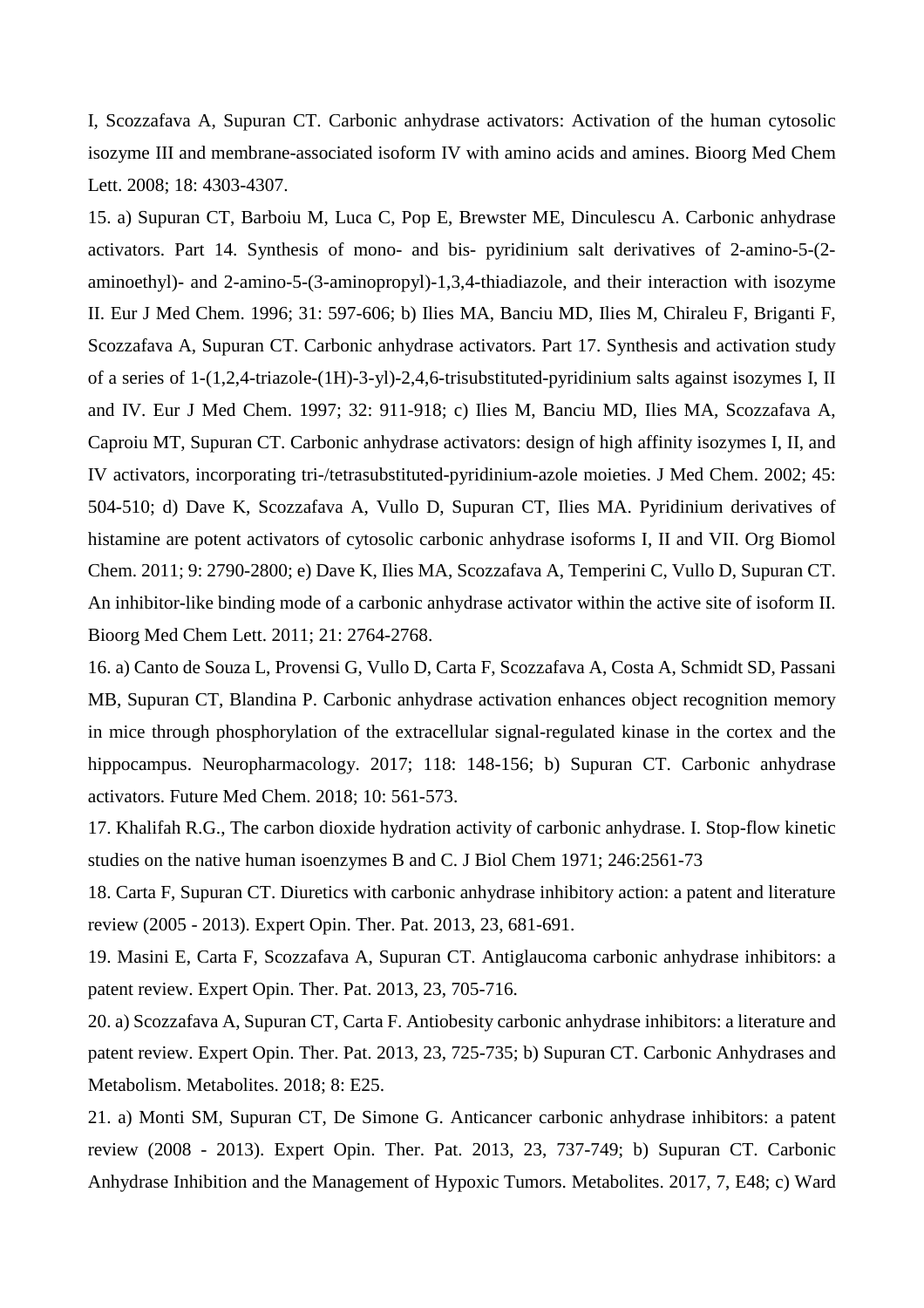C, Langdon SP, Mullen P, Harris AL, Harrison DJ, Supuran CT, Kunkler IH. New strategies for targeting the hypoxic tumour microenvironment in breast cancer. Cancer Treat Rev. 2013; 39: 171- 179; d) Garaj V, Puccetti L, Fasolis G, et al. Carbonic anhydrase inhibitors: novel sulfonamides incorporating 1,3,5-triazine moieties as inhibitors of the cytosolic and tumour-associated carbonic anhydrase isozymes I, II and IX. Bioorg Med Chem Lett. 2005; 15: 3102-3108; e) Casey JR, Morgan PE, Vullo D, Scozzafava A, Mastrolorenzo A, Supuran CT. Carbonic anhydrase inhibitors. Design of selective, membrane-impermeant inhibitors targeting the human tumor-associated isozyme IX. J Med Chem. 2004; 47: 2337-2347.

22. a) Supuran CT. Carbonic anhydrase inhibition and the management of neuropathic pain. Expert Rev Neurother. 2016; 16: 961-968; b) Di Cesare Mannelli L, Micheli L, Carta F, Cozzi A, Ghelardini C, Supuran CT. Carbonic anhydrase inhibition for the management of cerebral ischemia: in vivo evaluation of sulfonamide and coumarin inhibitors. J Enzyme Inhib Med Chem. 2016; 31: 894-899. 23. a) Margheri F, Ceruso M, Carta F, Laurenzana A, Maggi L, Lazzeri S, Simonini G, Annunziato F, Del Rosso M, Supuran CT, Cimaz R. Overexpression of the transmembrane carbonic anhydrase isoforms IX and XII in the inflamed synovium. J Enzyme Inhib Med Chem. 2016; 31(sup4): 60-63; b) Bua S, Di Cesare Mannelli L, Vullo D, Ghelardini C, Bartolucci G, Scozzafava A, Supuran CT, Carta F. Design and Synthesis of Novel Nonsteroidal Anti-Inflammatory Drugs and Carbonic Anhydrase Inhibitors Hybrids (NSAIDs-CAIs) for the Treatment of Rheumatoid Arthritis. J Med Chem. 2017; 60: 1159-1170.

24. a) Vullo D, De Luca V, Scozzafava A, Carginale V, Rossi M, Supuran CT, Capasso C. The first activation study of a bacterial carbonic anhydrase  $(CA)$ . The thermostable  $\alpha$ -CA from Sulfurihydrogenibium yellowstonense YO3AOP1 is highly activated by amino acids and amines. Bioorg Med Chem Lett. 2012; 22: 6324-6327; b) Innocenti A, Zimmerman SA, Scozzafava A, Ferry JG, Supuran CT. Carbonic anhydrase activators: activation of the archaeal beta-class (Cab) and gamma-class (Cam) carbonic anhydrases with amino acids and amines. Bioorg Med Chem Lett. 2008; 18: 6194-6198; c) Vullo D, Del Prete S, Osman SM, Alasmary FAS, AlOthman Z, Donald WA, Capasso C, Supuran CT. Comparison of the amine/amino acid activation profiles of the β- and γcarbonic anhydrases from the pathogenic bacterium *Burkholderia pseudomallei*. J Enzyme Inhib Med Chem. 2018; 33: 25-30; d) Vullo D, Del Prete S, Osman SM, AlOthman Z, Capasso C, Donald WA, Supuran CT. *Burkholderia pseudomallei* γ-carbonic anhydrase is strongly activated by amino acids and amines. Bioorg Med Chem Lett. 2017; 27: 77-80; d) Angeli A, Alasmary FAS, Del Prete S, Osman SM, AlOthman Z, Donald WA, Capasso C, Supuran CT. The first activation study of a δcarbonic anhydrase: TweCAδ from the diatom *Thalassiosira weissflogii* is effectively activated by amines and amino acids. J Enzyme Inhib Med Chem. 2018; 33: 680-685.